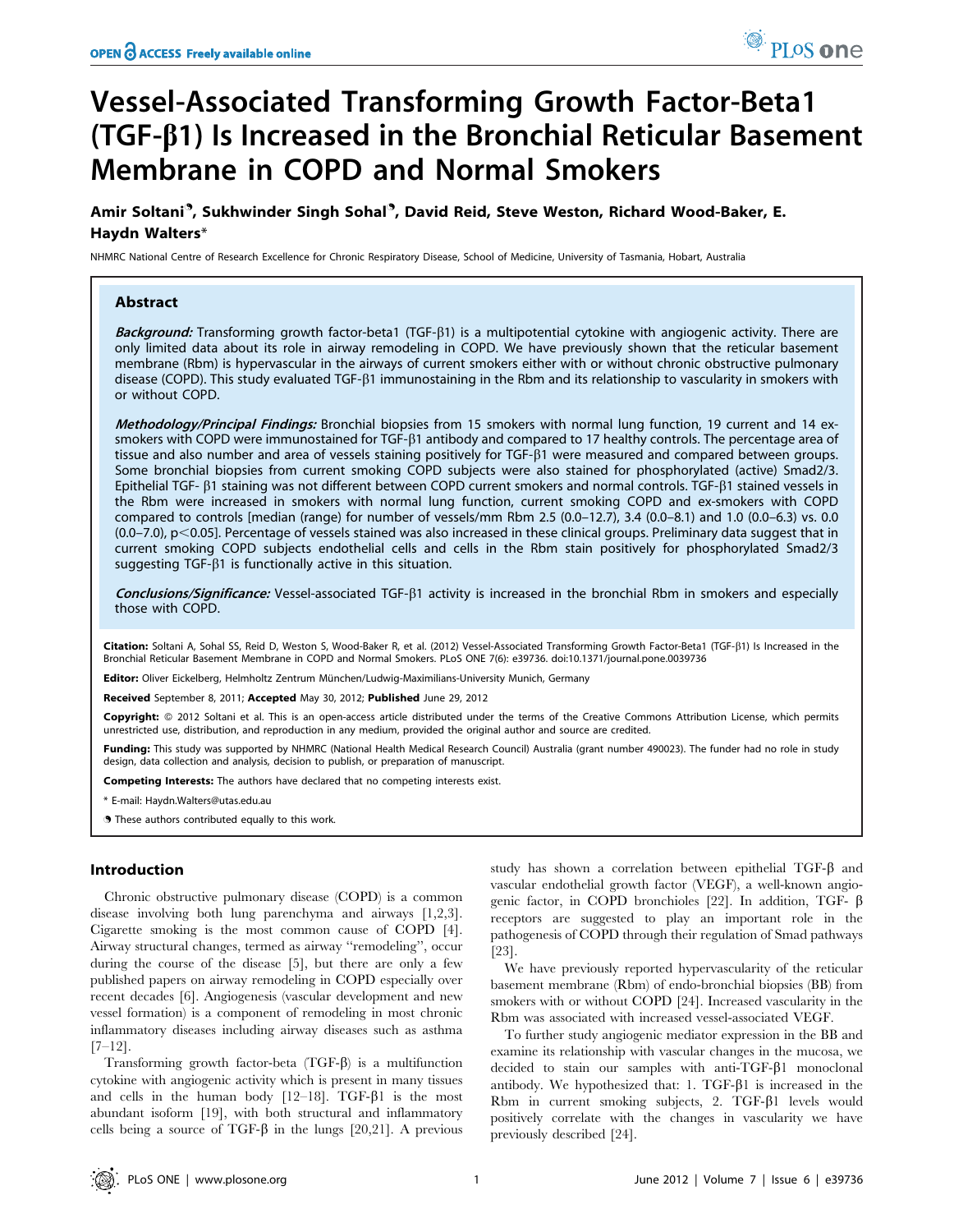# Methods

# Ethics Statement

The study was approved by Human Research Ethics Committee (Tasmania) Network. All subjects provided written informed consent.

# Study Design

This was a cross-sectional study.

# **Subjects**

65 subjects were recruited through advertisement. BB from 15 smokers with normal lung function (S-N), 18 current smoking COPD (S-COPD) and 13 ex-smokers with COPD (ES-COPD) were compared with 17 healthy nonsmokers (H-N). COPD was diagnosed according to the GOLD guidelines [4]. Subjects with other respiratory diseases, a history of recent acute exacerbations of COPD and those on systemic or inhaled corticosteroids over the last 12 weeks were excluded from the study. COPD subjects were on short-acting inhaled anticholinergics only.

Fiberoptic bronchoscopy. Was performed as previously described [24]. There were no major complications from the procedures.

Pulmonary function tests. Were performed and interpreted according to ATS/ERS guidelines [25].

#### Tissue Processing

Biopsies were fixed in 10% neutral buffered formalin for two hours, and then transferred to a 50% ethanol until being processed using a Leica ASP 200 tissue processor, two 3-um paraffin embedded sections were cut for staining being separated by at least 50 microns and mounted on a slide.

After removal of paraffin, sections were stained with either monoclonal antibody anti-TGF b1 (abcam ab 27969 clone TB1 at  $1/16000 - 6.25 \times 10 - 5$  mg/ml- overnight at room temperature) after blocking with Dako serum block (X0909) or phosphorylated Smad2/3 (pSmad2/3) (Santa Cruz SC-11769R at 1/100 for 1hour at room temperature) following heat retrieval using a Dako PT link with high pH solution K800421 at 95 degrees for 30 minutes. All slides were then treated to remove endogenous peroxidase using 3% hydrogen peroxide. The primary antibody was elaborated using either anti-mouse or anti-rabbit horseradish peroxidase (HRP) conjugated DAKO Envision + reagent (K4001 or K4003) for secondary antibody binding and colour resolution using Dako DAB+ (K3468). Nuclei were counterstained using Mayers Haematoxylin and sections dehydrated through ascending grades of ethanol, cleared in xylene and mounted in permount. An equivalent isotype control using IgG1 (Dako X093101 or X090310) was run with each section and a known lung tissue positive tissue control was run with each staining.

## Measurements Slides

Were coded and randomized to blind the person who did the measurements. As many pictures as possible were taken from each slide. Only areas with intact epithelium and LP and without any holes or tissue damage were selected for photography. Overlapping areas were avoided. Then, eight areas were randomly selected for measurements. Measurements were performed using computer-assisted image analysis (Image-Pro, version 5.1, Media Cybernetics, USA) at x400 magnification.

The percent area of tissue stained for  $TGF- $\beta$ 1$  in the epithelium was measured using the automated software. The number and cross-sectional area of vessels stained by TGF- $\beta$ 1 in the Rbm was measured (Figure 1) and corrected for the length of the Rbm before analyses. The percentage of total vessels in the Rbm

staining for  $TGF- $\beta$ 1 was calculated by dividing the number of$ vessels stained for  $TGF- $\beta$ 1 by the total number of vessels stained$ with anti-Collagen IV antibody. We used the vessel data collected in our previous published study [24] which was done in sections serially contiguous with those used currently. For  $TGF- $\beta$ 1 staining$ the percentage of total vessels stained for  $TGF- $\beta$ 1 was sometimes$ above 100% because of slight differences in the disposition of countable vessels even in serial sections. We take such data to mean in reality essentially 100% vessel staining, but the data has not been normalized for this.

45 subjects had enough analyzable tissue for final analyses.

#### Statistical Analyses

Non-parametric ANOVA (Kruskal-Wallis) and post-hoc Mann-Whitney U tests were used to test mean differences amongst all study groups and between two groups respectively as the distribution of variables were non-normal. Spearman's rank correlation coefficient was used to test for correlations between outcomes. All analyses were performed using PASW statistics 18. Two-tailed p values  $\leq 0.05$  were considered as significant.

#### Results

Demographics of participants are summarized in Table 1. The mean age of participants with COPD was greater than the smokers with normal lung function or healthy non-smokers. The total smoking history was greater and lung function measures were lower in the COPD groups compared to smokers with normal lung function or healthy non-smokers.

As we were mainly interested in the vessel changes in the Rbm and since there was no significant difference in percent area of the epithelium stained for TGF-b1 between the ''extreme groups'' S-COPD and H-N groups [median (range)  $6\%$  (0–31) vs. 21\% (0– 51) respectively,  $p = 0.3$  in the preliminary "scoping" study, no further measurements were performed for the other two groups.

The number and area of vessels stained for TGF- $\beta$ 1 in the Rbm were significantly different between groups (Kruskal-Wallis test, p,0.01 for both comparisons), with S-N, S-COPD and ES-COPD demonstrating a higher number of TGF- $\beta$ 1 stained vessels/mm Rbm compared to the control group [median (range) for S-N 2.5



Figure 1. Vessels in the airway reticular basement membrane (Rbm) stained for transforming growth factor-beta1 (TGF- $\beta$ 1). The reticular basement membrane is indicated by a star beneath the epithelium (EP). Vessels in the Rbm are indicated by arrows. Current smoking COPD subject, X400, Scale =  $20 \mu m$ . doi:10.1371/journal.pone.0039736.g001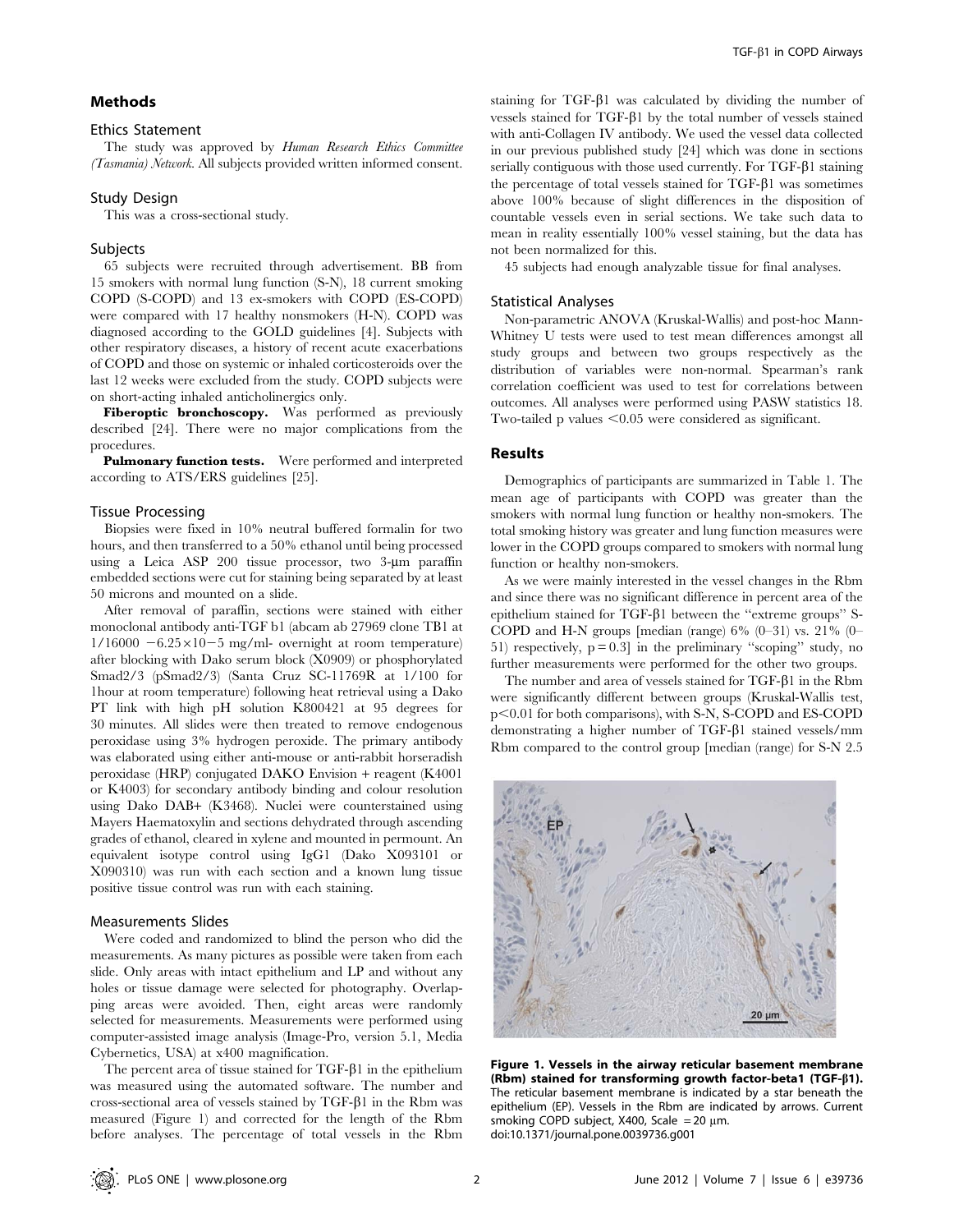| Groups* (numbers)                         | $H-N (n = 17)$ | $S-N(n = 15)$ | $S-COPD (n=19)$ | ES-COPD $(n = 14)$ | P value                  |
|-------------------------------------------|----------------|---------------|-----------------|--------------------|--------------------------|
| Age <sup>†</sup> years                    | $54(20-68)$    | $46(30-65)$   | $61(46 - 78)$   | $61(53-69)$        | < 0.01                   |
| Female/male                               | 6/11           | 4/11          | 8/11            | 5/9                | $0.2$ (NS) <sup>\$</sup> |
| Pack-years of smoking <sup>T</sup>        | $\mathbf{0}$   | $35(11-57)$   | $45(18 - 82)$   | $55(18 - 151)$     | < 0.01                   |
| $FEV1\%$ <sup>†‡</sup>                    | 119(114-124)   | 100(78-125)   | $83(55 - 102)$  | $83(55 - 105)$     | < 0.01                   |
| FEV1/FVC%+1                               | $82(71 - 88)$  | 78(70-96)     | $59(46 - 68)$   | $57(38-68)$        | < 0.01                   |
| $DLO%$ predicted <sup>†</sup> ml/min/mmHq | -              | 77(58-105)    | $67(48-83)$     | 64(45-74)          | < 0.01                   |

#### Table 1. Demographics.

\*H-N: healthy and nonsmoker, S-N: smokers with normal lung function, S-COPD and ES-COPD: current smokers and ex-smokers with COPD. <sup>†</sup>Median (range), <sup>‡</sup> post-bronchodilator values, <sup>§</sup>Chi-square test, NS = not significant.

doi:10.1371/journal.pone.0039736.t001

(0.0–12.7), for S-COPD 3.4 (0.0–8.1) and for ES-COPD 1.4 (0.0– 6.3) vs. H-N  $0.0$   $(0.0-7.0)$ ] (Figure 2). The area of vessels staining for TGF- $\beta$ 1, expressed per  $\mu$ m<sup>2</sup>/mm of Rbm, was also greater in S-N, S-COPD and ES-COPD [median (range) 379 (0–2132), 324  $(0-2882)$  and 155  $(0-4029)$ ] compared to the healthy control group [median (range)  $0$  (0–545)], ( $p$ <0.01 for all comparisons).

Furthermore, the percentage of total vessels in the Rbm staining for TGF- $\beta$ 1 was significantly different between groups (Kruskal-Wallis test,  $p<0.05$ ), with S-N, S-COPD and ES-COPD having a higher percentage than the control group [median (range) for S-N 31% (0–121), for S-COPD 40% (0–123) and for ES-COPD 22%  $(0-114)$  vs. H-N 0  $(0-26)$ ] (Figure 3).

Bronchial biopsy sections from S-COPD stained positively for pSmad2/3 in the basal epithelium, cells in the Rbm, structural cells in the lamina propria, and also in vessel endothelium. Subjectively, this was strikingly more than in controls, but we do not yet have sufficient data for a full analysis (Figure 4).

#### Correlations

The number of Rbm vessels stained for TGF- $\beta$ 1 correlated with total vessel number stained with anti-Collagen IV antibody in the ES-COPD and S-N groups, but not in the actively smoking COPD group (S-COPD) (Table 2). The total vessels staining for



Figure 2. Number of vessels stained for transforming growth factor-beta1 (TGF- $\beta$ 1) in the reticular basement membrane (Rbm). Number of vessels are compared in healthy nonsmokers (H-N), smokers with normal lung function (S-N), current smoking COPD (S-COPD) and ex-smokers with COPD (ES-COPD). doi:10.1371/journal.pone.0039736.g002



Figure 3. The percentage of vessels stained for transforming  $growth$  factor-beta1 (TGF- $\beta$ 1). The percentage is compared in healthy nonsmokers (H-N), smokers with normal lung function (S-N), current smoking COPD (S-COPD) and ex-smokers with COPD (ES-COPD). This ratio is calculated by division of the number of vessels stained for  $TGF- $\beta$ 1 by the total number of vessels in the reticular basement$ membrane (Rbm) marked with anti-Collagen IV antibody in serial sections, which we assessed in our previous study (Soltani A. et al., Respiratory Research. 2010, 30;11:105). Variation in total number of vessels between sections gives occasionally anomalous data-points greater than 100%. The number of subjects in this plot is different from Figure 3 because some individuals did not have enough tissue to provide adequate consecutive sections for both types of immunostaining.

doi:10.1371/journal.pone.0039736.g003

 $TGF- $\beta$ 1 in the Rbm correlated reasonably strongly with number$ of vessels stained for vascular endothelial growth factor (VEGF, measured in our previous study [24]) only in the S-COPD group, but this did not reach statistical significance  $(r = 0.6, p = 0.1)$ , but is probably a type 2 error.

# **Discussion**

This study found that in smokers with normal lung function and in subjects with COPD, airway vessel staining for  $TGF- $\beta$ 1 was$ increased in the Rbm. This finding could not be explained simply by TGF- $\beta$ 1 vessel staining reflecting gross hypervascularity of the Rbm, because the percentage of total vessels in the Rbm staining for TGF- $\beta$ 1 which takes this into account was also increased. Total number of vessels stained for TGF- $\beta$ 1 correlated with the total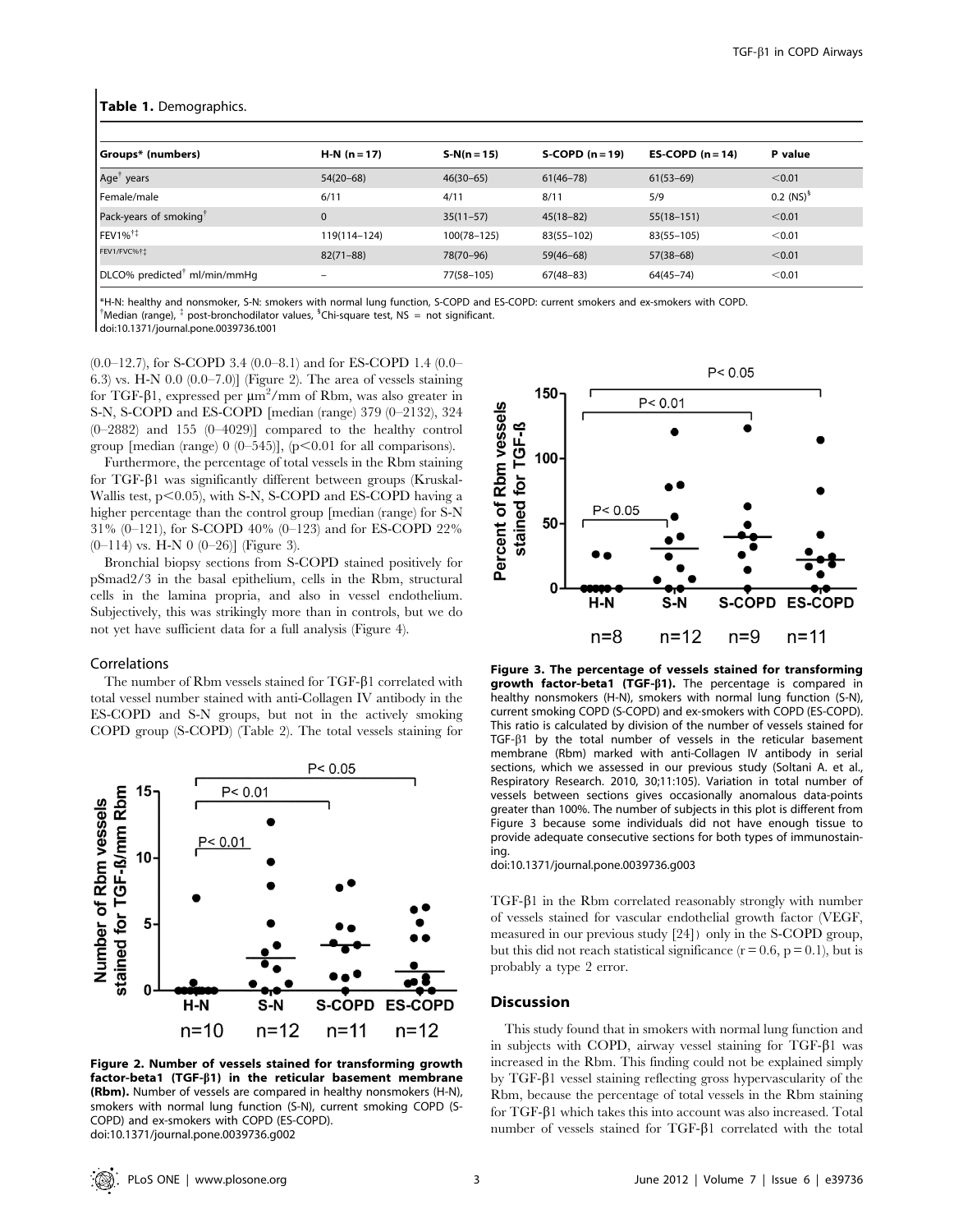

Figure 4. Phosphorylated (activated) Smad2/3 (pSmad2/3) staining of bronchial biopsies in normal nonsmoking controls (A) and current smoking COPD subjects (B). Black arrows indicate vessels stained with pSmad2/3 in the bronchial Rbm in current smoking COPD. There are very few vessels at all in the Rbm in normals and those that are there do not stain for pSmad2/3. X 400. doi:10.1371/journal.pone.0039736.g004

number of vessels in the Rbm only in the S-N and ES-COPD groups and not in the group with more vessels, the S-COPD group [24]. Thus, TGF- $\beta$ 1 would seem to have probably a role in vessel remodeling in both smokers and in COPD but the extra effect in S-COPD must be contributed by another factor.

There was a borderline positive correlation between total Rbm vessels staining for TGF- $\beta$ 1 and vessel-associated VEGF in the Rbm [24], but only in S-COPD. This might imply that in this group VEGF is the additional factor that makes the Rbm so relatively hypervascular. Thus, in smoking per se and in ES-COPD, TGF- $\beta$ 1 is the angiogenic driver, but in S-COPD both TGF- $\beta$ 1 and VEGF may be active. Epithelial TGF- $\beta$ 1 staining was not different between COPD current smokers and normal controls.

We observed positive staining for pSmad2/3 in the basal epithelium, cells in the Rbm, structural cells in the lamina propria and vessels in both the lamina propria and the Rbm in S-COPD. Some staining was present in normal nonsmoking controls, but subjectively was strikingly less. This suggests that  $TGF- $\beta$ 1 activity$ may be increased in this compartment as well as merely expression. Further work on this is ongoing.

The role of TGF- $\beta$ 1 in COPD pathogenesis is not clear. Some studies have shown a relationship between  $TGF- $\beta$ 1 gene single$ nucleotide polymorphisms and COPD development [26], but published data on TGF- $\beta$ 1 protein expression in the airways or lung parenchyma in COPD are both limited and contradictory. Thus, there are three studies that have published data for  $TGF- $\beta$ 1$ staining in the mucosa of large airways [27,28,29], but they reported remarkably different results, which may reflect the differences in their criteria for subject recruitment.

Table 2. Correlation of total number of TGF-ß1 stained vessels against total number of vessels.

| Groups                                                                                       | S-COPD | <b>ES-COPD</b> | S-N |  |  |  |
|----------------------------------------------------------------------------------------------|--------|----------------|-----|--|--|--|
| Correlation coefficients $r = 0.1$ , $p = 0.7$ $r = 0.6$ , $P < 0.05$ $r = 0.6$ , $P < 0.05$ |        |                |     |  |  |  |
| All correlations are Spearman's correlation coefficients.                                    |        |                |     |  |  |  |

Abbreviations: ES-COPD, ex-smokers with COPD; Rbm, reticular basement membrane; S-COPD, Current smoking COPD; S-N, smokers with normal lung function: TGF-B1, transforming growth factor-B1.

doi:10.1371/journal.pone.0039736.t002

Zanini et al., using BB, found higher number of cells positive for TGF-b1 in the LP in COPD subjects who were ex-smokers and not on inhaled corticosteroids and there was a correlation between cells positive for TGF- $\beta$ 1 and vascularity in the LP. Vessels related to the Rbm and deeper lamina propria were not differentiated. [27]. Kokturk et al. used BB to compare epithelial TGF- $\beta$ 1 in COPD or asthma with controls [29] and did not find any differences in epithelial and subepithelial TGF- $\beta$ 1 between COPD and controls. Vignola et al. also used BB to compare  $TGF- $\beta$ 1 in$ subjects with symptomatic chronic bronchitis (i.e. productive cough) with or without COPD, asthma and controls and found higher TGF- $\beta$ 1 levels in the epithelium and LP in chronic bronchitis compared to the control group [28] with no apparent relationship with COPD as such. Our data on TGF- $\beta$ 1 in the epithelium is similar to that of Kokturk et al. [29] but contrasts to that of Vignola et al. [28] However, Vignola et al. targeted subjects with chronic bronchitis rather than COPD, and chronic bronchitis was not one of our inclusion criteria and is not as common in Australia as Europe. Not surprisingly, chronic bronchitis was not a feature in our COPD subjects. We are the first group which has studied  $TGF- $\beta$ 1 specifically in the bronchial$ Rbm compartment of COPD subjects and S-N to examine its relationship to hypervascularity of the Rbm. We believe that the Rbm is a particularly pathogenic area in COPD [24,30], and may have particular relevance to long-term outcomes such as cancer development.

A few investigators have used resected lung tissue to study TGF- $\beta$ 1 in the small airways and lung parenchyma in COPD [13,31]. Clearly these studies are not fully comparable to ours which has used large airway endo-bronchial biopsies. One study found higher airway and alveolar epithelial  $TGF- $\beta$ 1$  in COPD subjects without chronic bronchitis compared to controls [31], while another compared current or ex-smokers with COPD to current or ex-smokers without COPD and found higher  $TGF- $\beta$ 1 in$ bronchiolar and alveolar epithelium in the COPD groups [13]. The drawback for these types of studies obviously is that they cannot recruit truly healthy subjects and even their controls had undergone thoracic surgery for a clinical indication, mostly smoking-related lung cancer. Nevertheless, Takizawa et al. using an ultra-thin bronchoscope for brushing of bronchiolar epithelial cells  $[32]$  found higher epithelial TGF- $\beta$ 1 in smokers with normal lung function as well as COPD subjects compared to normal controls.